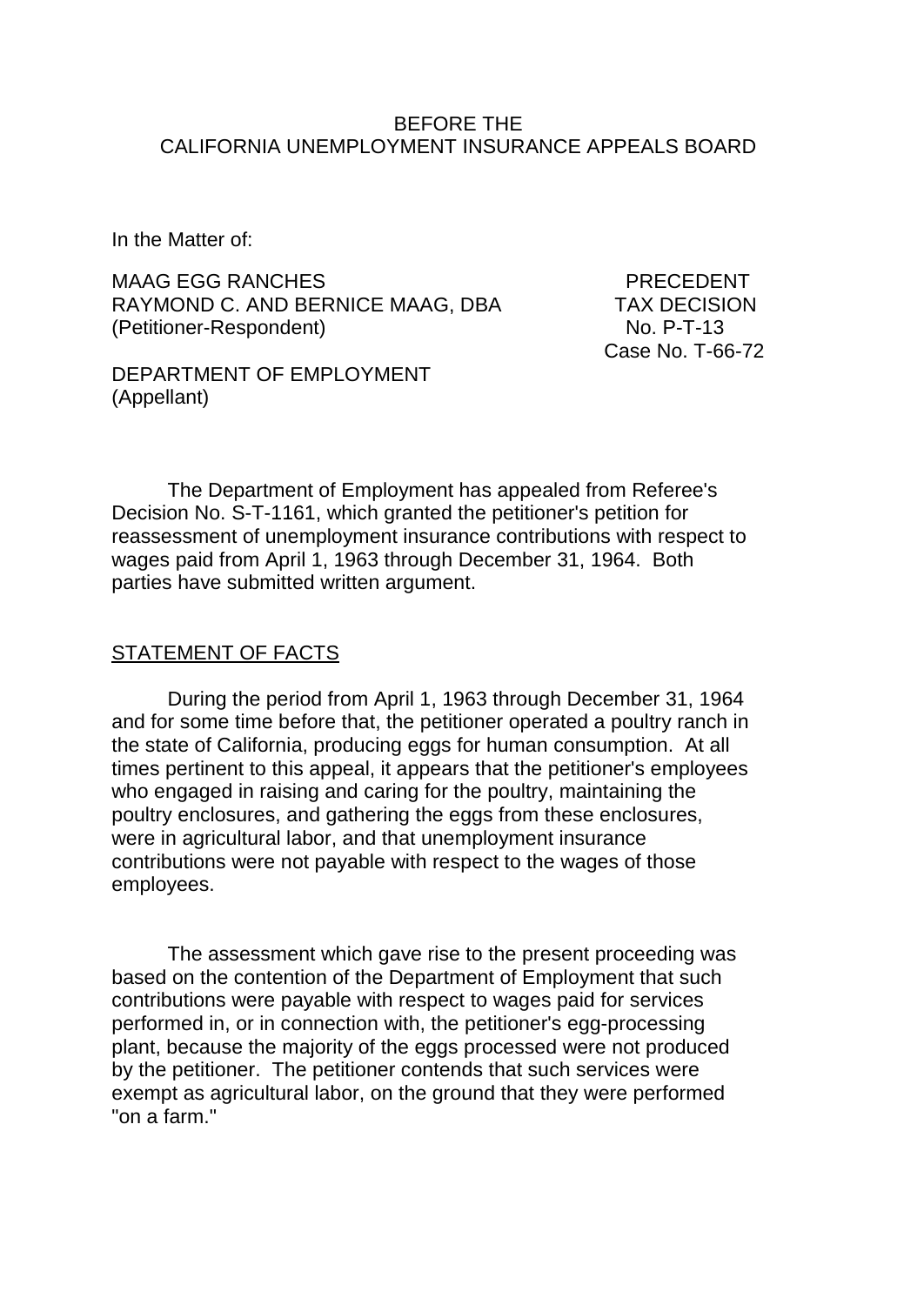All the evidence in the record was presented by the petitioner. The petitioner's testimony and documentary evidence explained the operations as set forth below.

The eggs were gathered and taken from the chicken houses to a separate building located on the petitioner's property. Only processing occurred in this building. Persons working on the farm gathering eggs and performing other farming duties did not work in the processing portion of the operation. The petitioner considered his producing and processing operations to be two separate operations.

From fourteen to fifteen workers were regularly employed solely in the processing plant, processing 700 to 800 cases of eggs per week. Title to the eggs remained in the producer until the distributor received the eggs on its trucks at the processing plant after processing.

At the location in question, the petitioner began processing eggs produced on his own farm in 1954. In 1960 he began processing eggs produced by others. Beginning in the second quarter of 1963, generally more than half of the eggs processed had been produced by others. Petitioner testified that during this time there were pay periods in which less than half of the eggs processed were produced by outsiders, but he did not identify any such pay periods. Petitioner testified that about 70 percent of the eggs processed were produced by producers other than the petitioner. The distributor paid the producers for production and paid the petitioner directly for all processing.

In the separate building which constituted the egg-processing plant, employees and machinery washed, candled, weighed, graded, culled, and packed the eggs into special containers according to the needs of various customers and to show various sales-name labels. Dates were coded onto these, oil was applied, and these containers were placed in larger shipping containers. The petitioner also bought, "canned," and resold some eggs; bought, broke, froze, and resold about 2 percent of his total processing output; and did some loading of retail trucks for the distributor.

The office staff consisted of one bookkeeper, whose work each week related to both the farm operation and the processing operation. At least 80 percent of her time was devoted to the processing operation.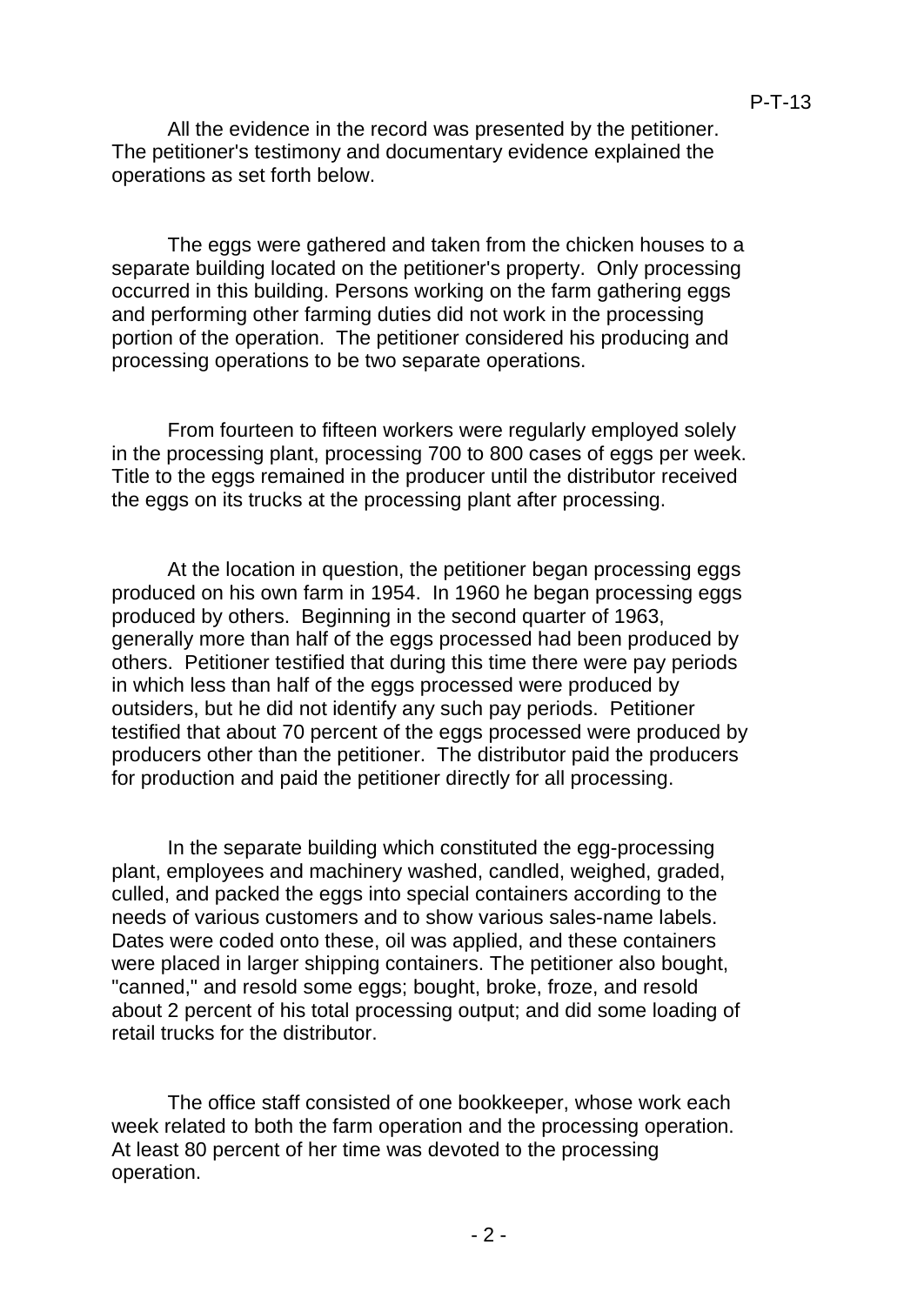The petitioner had some question in his mind whether the processing plant operation was subject to unemployment insurance contributions. He asked other private individuals and members of the "California Farm Bureau," which is not an agency of the State of California, but did not ask anyone in the Department of Employment. He also apparently had access to some written material from the Department of Industrial Relations, but the petitioner did not offer this material as evidence and the record does not reveal its content.

The California Inspection Rating Bureau classified the petitioner's farm and processing plant operations as agricultural for workmen's compensation insurance rate purposes. In its report this agency found:

- 1. That of the eggs processed by the petitioner, the petitioner produced 30 percent and other producers produced 70 percent;
- 2. That (a) poultry raising (apparently including egg production), (b) egg processing, and (c) the clerical office, were each physically separated in separate buildings; and
- 3. That no interchange of labor occurred among these three activities, although interchange of labor did occur between processing of eggs produced by the petitioner and those from other producers.

A map accompanying the report showed the plant separated from the farm by petitioner's private road. Attached payroll information showed that the egg-processing plant employed more than twice as many employees at a total payroll more than twice as large as the farm operation consisting of poultry raising and egg production. Egg processing, egg production, and the associated clerical service constituted substantially all the economic activities on the petitioner's premises.

The petitioner's testimony generally corroborated the contents of the report and the accompanying map.

The Inspection Rating Bureau gave as the basis of its rating that, "... regardless of the percentage of eggs being candled on a fee basis, there is a part of the normal poultry ranching operation being conducted at the same time as the commercial activities. Therefore, we have no other alternative but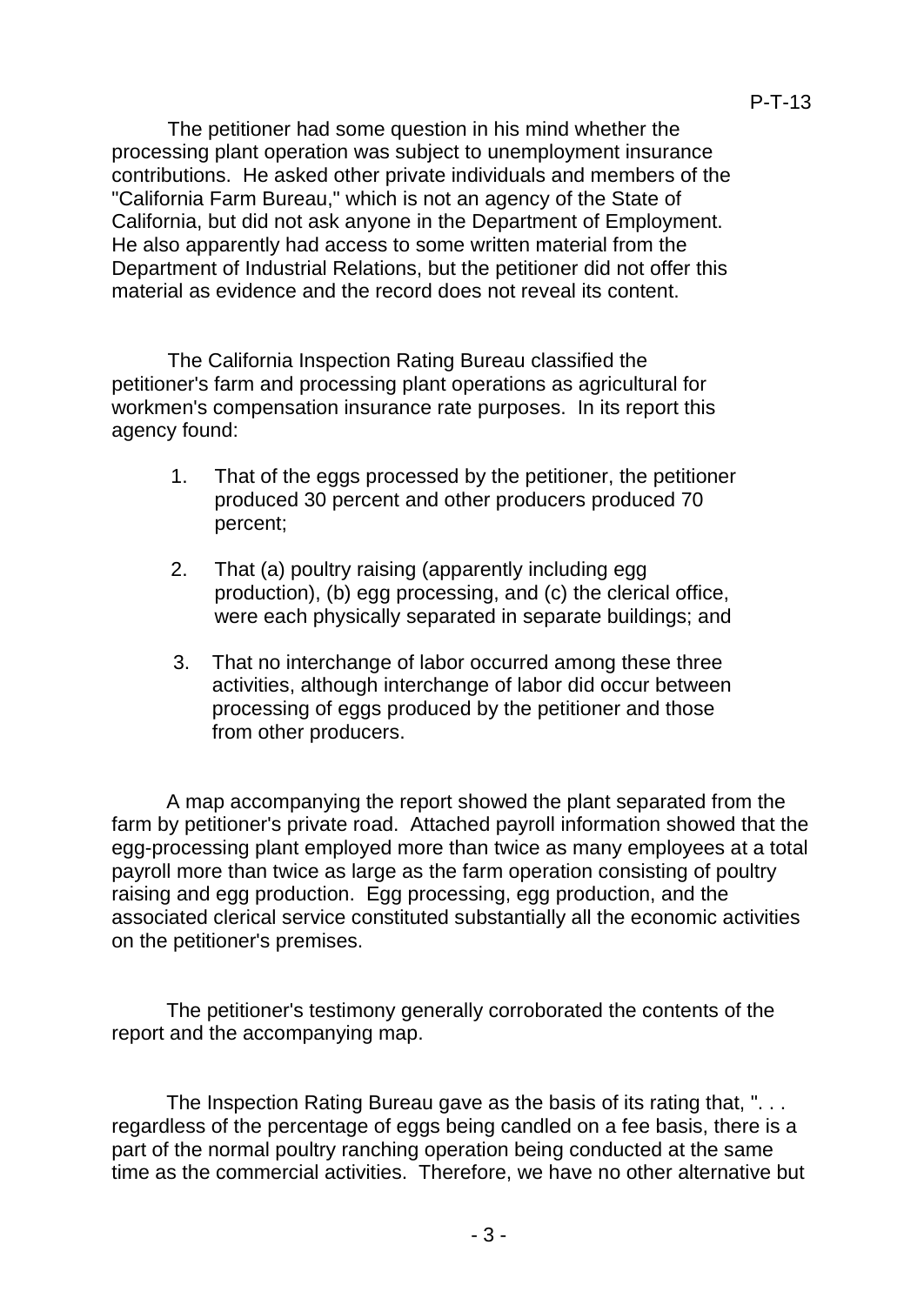to assign the entire remuneration developed within the egg candling section to the single Manual classification . . . 'Farms - Poultry Raising-E.T.C.-'."

# REASONS FOR DECISION

Section 976 (all section references herein are to the Unemployment Insurance Code except as otherwise noted) requires the payment of "employer contributions" based upon wages paid for "employment." Section 601 provides that employment means "service . . . performed for wages . . . ." Certain services, however, are specified to be excluded services (sec 625 et seq.); i.e., though performed for money they are not considered employment as that term is used in section 976.

The exclusion which is involved in the present case is that for agricultural labor, which is covered in sections 625 through 628. These sections provide as follows:

"625. 'Employment' for the purposes of this part does not include agricultural labor.

"626. Agricultural labor includes all services performed on a farm in the employ of any person:

"(a) In connection with the preparation, care and treatment of farmland, including leveling for agricultural purposes, plowing, disking, and fertilizing the soil.

"(b) In connection with the sowing and planting of any agricultural or horticultural commodity.

"(c) In connection with the care of any agricultural or horticultural commodity. As used in this subdivision 'care' includes, but is not limited to, cultivation, irrigation, and weed control, thinning, heating, fumigating, spraying, and dusting.

"(d) In connection with the harvesting of any agricultural or horticultural commodity. As used in this subdivision 'harvesting' includes, but is not limited to, picking, cutting, threshing, knocking off, field chopping, bunching, baling (including hay baling), field packing, and placing in field containers or in the vehicle in which the commodity will be hauled on the farm or to the place of first processing. By way of illustration, the placing of cotton in picking bags or other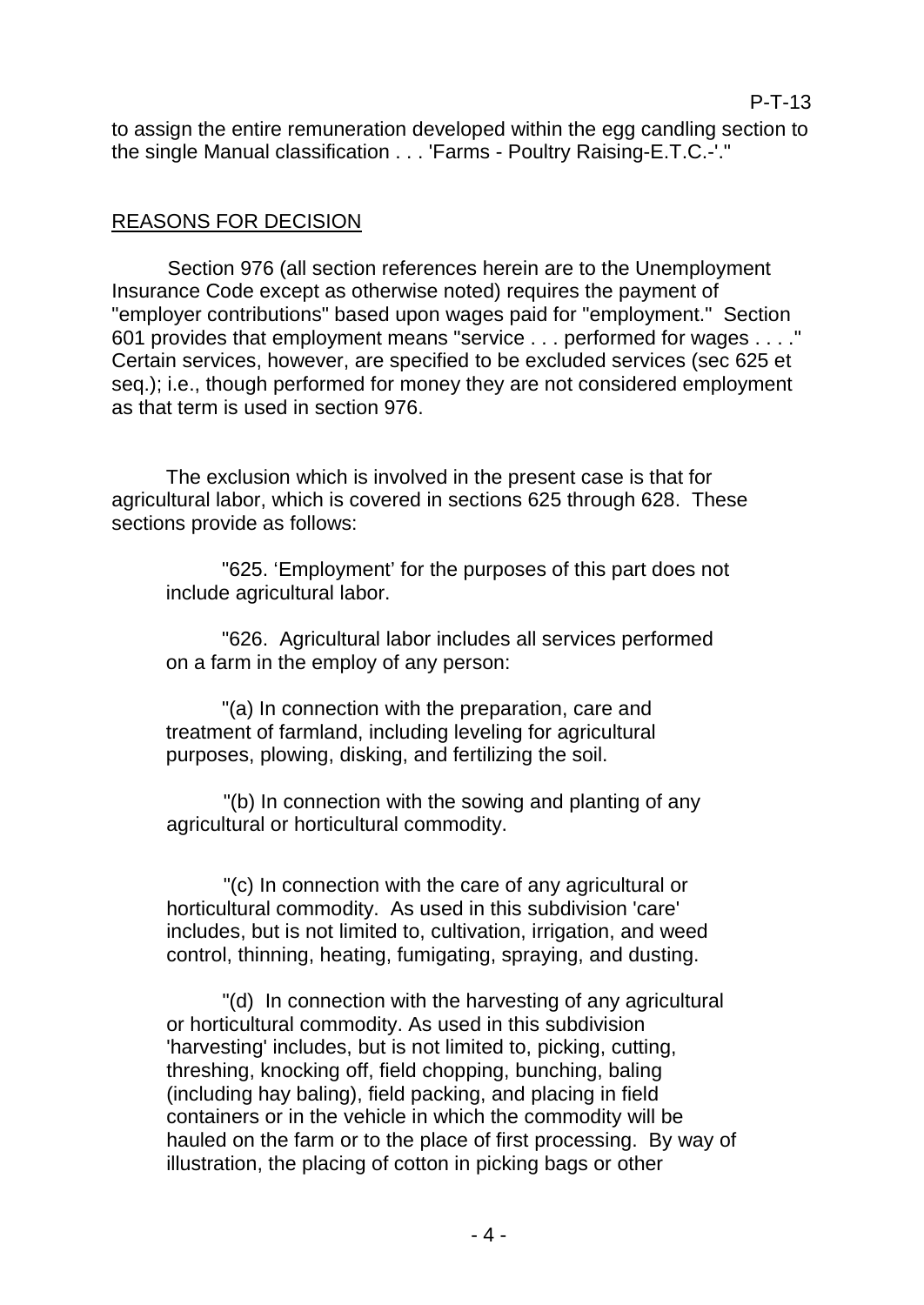containers or vehicles, the field packing of berries and table and shipping grapes, the field packing of lettuce and other vegetables, the sacking of grain and the sewing of such sacks of grain, are included within the term 'harvesting' as used in this subdivision.

"(e) In connection with the assembly and storage of any agricultural or horticultural commodity. As used in this subdivision 'assembly and storage' includes, but is not limited to, loading, roadsiding, banking, stacking, binning, and piling.

"(f) In connection with the raising, feeding and management of livestock, mink, poultry, rabbits and bees, including, but not limited to, herding, housing, hatching, milking, shearing, handling eggs and extracting honey.

"627. Agricultural labor includes all services performed in the employ of the owner or tenant of a farm:

"(a) In connection with the drying, processing, packing, packaging, handling, grading, storing, freezing, transporting to delivery point or point of first processing, and marketing of any agricultural or horticultural commodity the major part of which was produced by such owner or tenant.

"(b) In connection with the operation, management, conservation, improvement or maintenance of such farm and its tools and equipment if the major part of such services are performed on a farm in connection with ordinary farming operations.

"(c) The provisions of subdivisions (a) and (b) are not applicable with respect to services performed in connection with commercial canning or commercial freezing operations or in connection with any agricultural or horticultural commodity after its delivery to a terminal market for distribution for consumption, or to manufacturing or commercial operations as distinguished from ordinary farming operations.

"628. As used in sections 626 and 627 the term 'farm' includes, among others, stock, mink, dairy, poultry, fruit and truck farms, plantations, ranches, ranges, apiaries, orchards, vineyards, nurseries, greenhouses, or other similar structures used primarily for the raising of agricultural or horticultural commodities.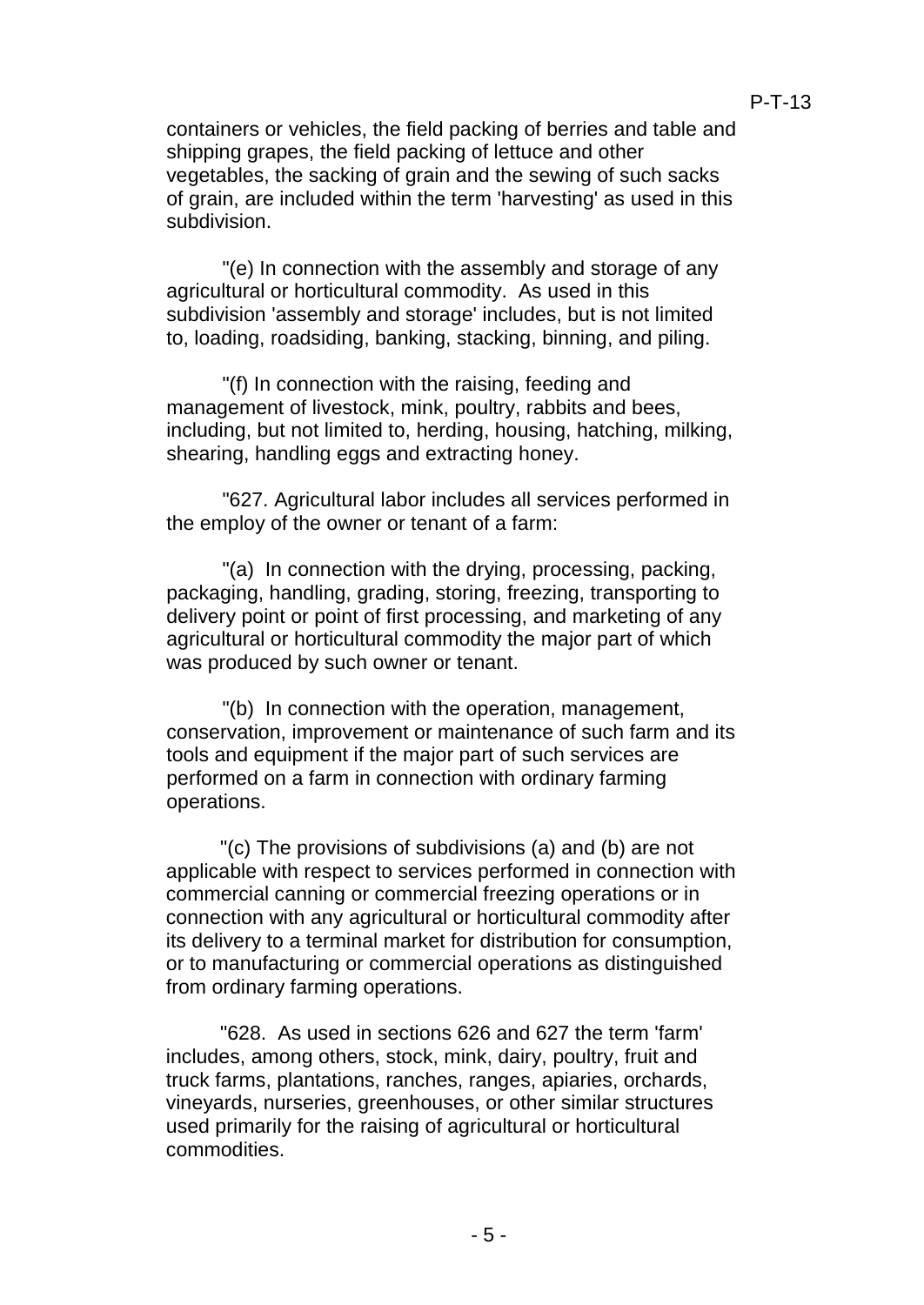If services performed in the employer's processing plant are to be exempt under section 626(f), they must have been performed on a farm. The statutory definition of a farm for this purpose emphasizes the particular structure (if any) in which the service is performed, and the use to which that structure is put. Thus, in Tax Decision No. 2002, this board held that a cattle auction yard on premises otherwise used as a dairy farm was nevertheless not itself a farm, and services performed in milking the cattle in the auction yard were not services performed "on a farm."

The same principle has been applied in the opposite situation. For example, in Tax Decision No. 1430 this board found that services performed in a small goat dairy were agricultural services performed "on a farm" even though the dairy was part of the grounds of a larger institution which was not a farm.

Similarly, a Pennsylvania Superior Court has held that service in a retail outlet on the owner's farm was in reality "service in a retail store" and therefore not exempt agricultural labor, even though products sold included dairy products, eggs, poultry, and meat produced by the owner on this farm (Haydon v. Board of Review (1962), 198 Pa. Super. 322, 182 A. 2d 70). The court reasoned in effect that such service did not constitute rising, harvesting, or management of poultry, because it was concerned with preparation for retail sale and distribution rather than with preparation for shipment to market.

We may conclude that if the primary purpose to which a structure and the activities in that structure are devoted is not raising agricultural or horticultural commodities, the services in that structure are not performed "on a farm," even though other parts of the surrounding land may be devoted to agricultural uses.

The mere location of the structure in which the egg-processing occurred in the present case, therefore, does not determine whether the services were performed on a farm, particularly since it appears from the record that this structure was separate from those in which the chickens were fed and the eggs brought into existence or completely "grown" so far as the living animal processes were concerned.

We think the term "raising" used in section 628 refers to this process of growing or causing a life process to proceed to the desired point (see Webster's Seventh New Collegiate Dictionary <sup>1</sup> raise 5, p.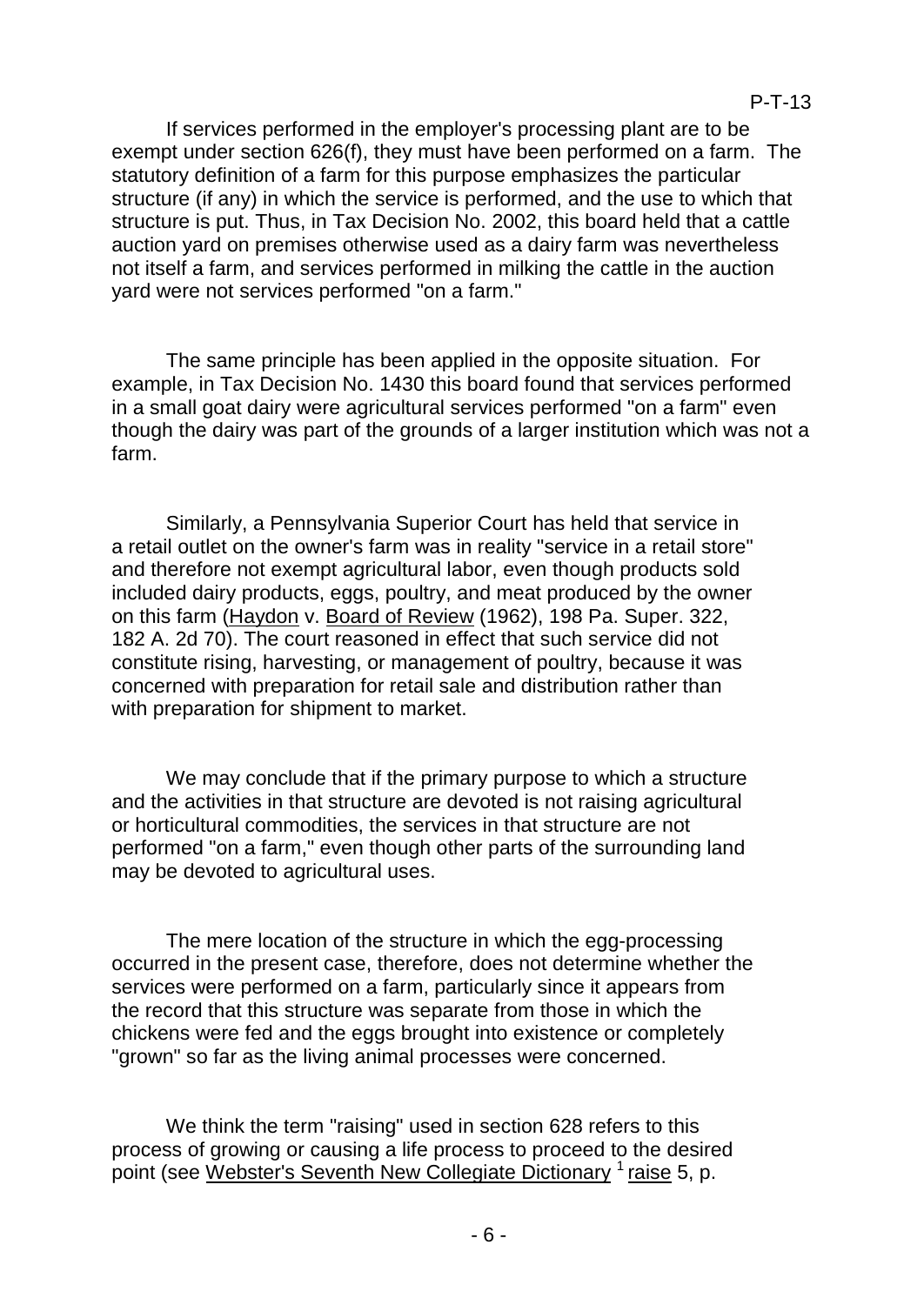707, and grow vt 1, p. 369). While various activities may be agricultural in the proper context, the fundamental part of that context is that the primary purpose involved should be this growing or rising of a product in living plant or animal development. The part of the statutory exemption defined in section 626 is limited to services performed on a plot, in an enclosure, or in a structure devoted primarily to that purpose. The associated activities of preparation, harvesting, and gathering are exempt under that section only if done on a plot, in an enclosure, or in a structure devoted primarily to that growing, and not if done on a plot, in an enclosure, or in a structure devoted primarily to some other purpose. The services mentioned in section 627(a) are exempt as agricultural only if performed in the employ of the owner or tenant of a place devoted primarily to such growing, and only if the major part of the commodities so handled were produced, i.e., grown by that owner or tenant.

Mere care, handling, or management of an agricultural commodity after it has reached the desired state of living development is no longer growing, raising, or producing in the sense in which these words are used above, even though such care and handling in some circumstances remains agricultural.

Although statutes vary from state to state and from year to year, the decision In re Perkins (1961), 14 App. Div. 2d 185, 217 N.Y.S. 2d 705, is persuasive. The taxpayer in that case raised poultry and eggs on a farm in the state of New York. He sold these agricultural products together with other eggs and poultry which he bought from other producers. Among the eggs which he handled, the proportions produced by himself varied from time to time. At one point, eggs produced on the taxpayer's farm constituted about 20 percent of the eggs which he handled. The New York law exempted as agricultural labor, among other categories, service "performed on a farm, in the employ of any person," in connection with raising and caring for poultry, and in handling, packing, processing, storing, or delivering to market any agricultural commodity, "but only if such service is performed as an incident to farming operations."

The New York court held that the part of the service involving goods produced by others than the taxpayer was not in connection with any agricultural operation contemplated by the statute and that such service could not reasonably be said to have been incident to farming operations. Since this nonagricultural proportion of the operation was "relatively huge in volume" compared to the remaining percentage of agricultural commodities handled from the taxpayer's own production,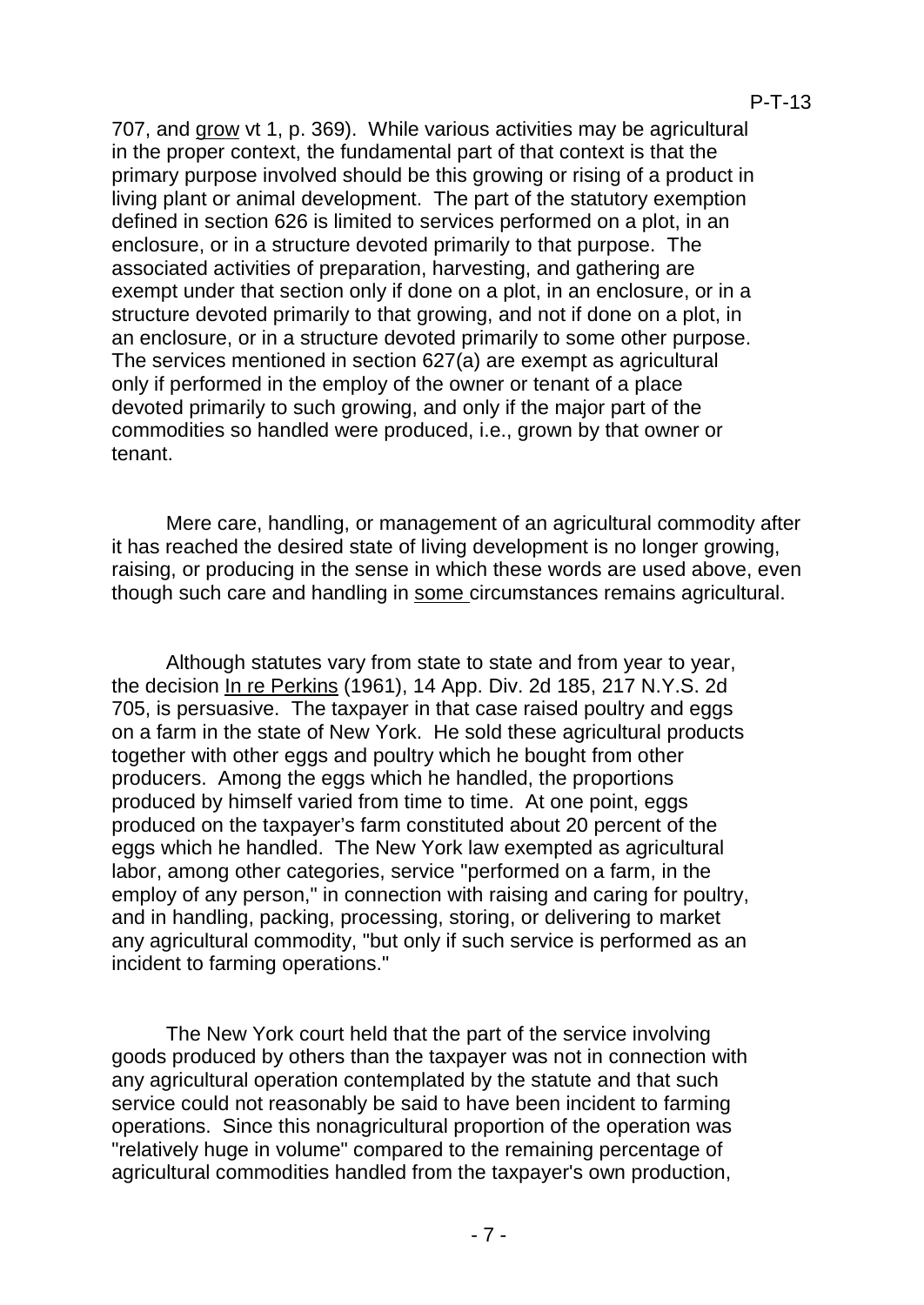the primary purpose of the sales operation was not agricultural. The court concluded that services in that operation were not exempt as agricultural labor. To us the significance of the case is that an operation involving handling farm products 80 percent of which were produced by other farmers on other plots was held to be essentially commercial by virtue of those facts, even though the operator was a farmer and the operation occurred on a parcel which was otherwise used as a farm.

Again, in Benefit Decision No. 6736, the Appeals Board held that an alfalfa-processing plant was a commercial rather than an agricultural enterprise, although physically located on the premises of the employer's farm, where a large minority of the land producing the alfalfa processed in the plant was not owned or leased by the plant owner, even though the plant owner evidently did produce the major part of the alfalfa handled in the plant.

As pointed out in Benefit Decision No. 6736, in our citation of the decision in Stivers v. Department of Employment (1954), 42 Cal. 2d 486, 267 P. 2d 792, the test under the statute is not the "principal purpose of the enterprise" (see page 12 of Benefit Decision No. 6736). One of the tests is whether the services performed by the employees were essentially manufacturing or commercial on one hand or carried on as an incident to "ordinary farming operations" on the other. This test is mentioned in the Stivers case, and appears now in somewhat different words in subdivision  $(c)$  of section 627, quoted above. This test was the primary one in Benefit Decision No. 6736.

But if the commercial nature of an enterprise is too uncertain or partial to be a distinct basis for denying exemption under this test, a more objective test is used, set forth in subdivision (a) of section 627, resolving the matter on the basis of actualities rather than hopes. Not only are actual percentages easier to ascertain, but reality may differ significantly from hopes, and a farmer may find himself driven into commercial activities to assure marketing of his products, just as a manufacturer or merchant might be forced into farming or mining to assure himself of adequate sources of supply. Such commercial activity would not be agricultural merely because done by a person also engaged in farming, any more than the farming operations would cease to be agricultural because done by a person also engaged in nonagricultural enterprises.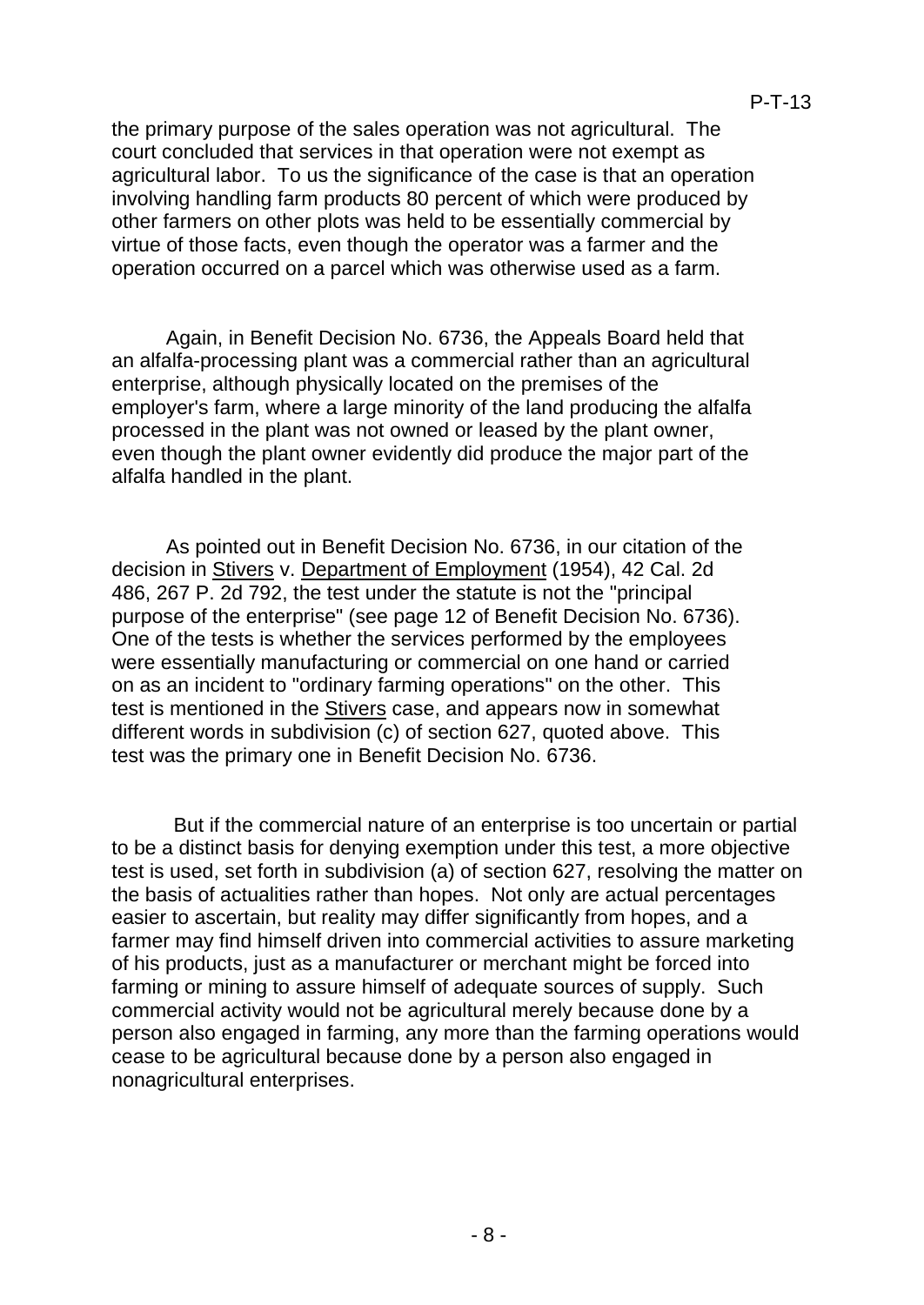## P-T-13

The present petitioner's egg processing was done in a structure distinct from that in which the eggs were grown, raised, or produced. In the processing plant the primary function was not growing or rising, in the sense meant by section 628 of the code, but processing, packing, packaging, grading, and incidentally handling, storing, and freezing, in the sense of those words as used in section 627(a). Services of this type are agricultural if done in the employ of the farmer, but only if the services are rendered in connection with agricultural commodities of which that farmer has produced or "raised" the major part. Otherwise such activities are apparently regarded as "commercial" (Roberts v. Unemployment Compensation Commission (1958, Ore.) 332 P. 2d 1067; Stivers v. Department of Employment (1954), 42 Cal. 2d 486, 267 P. 2d 792; In re Perkins, cited above; In re Thompson (1941), 262 App. Div. 792, 27 N.Y.S. 2d 514, affirmed 288 N.Y. 594, 42 N.E. 2d 603; Industrial Commission v. Growers Equipment Company (1943), 152 Fla. 710, 12 S. 2d 889; B.C. Rogers & Sons, Inc. v. Employment Security Commission (1967), \_\_\_\_ Miss.\_\_\_\_ , 193 S. 2d 564; Haydon v. Board of Review, cited above; Appeals Board Tax Decisions Nos. 1459, 1555, and 1676; see also Tax Decisions Nos. 705, 773, 778).

It would therefore seem to follow that the processing plant, since it was a separate structure and operation not primarily engaged in growing or raising the agricultural commodity, was not a farm, and services performed in it were not performed on a farm. Hence, section 626 does not apply in the present case. It is notable in this context that the major part of the present petitioner's entire payroll was engaged in the processing rather than in the farming services, and that, within the processing function, the percentage of outsiders' produce handled was nearly as great (70 percent) as in the Perkins case (80 percent), cited above.

The same conclusion follows from a look at the kinds of services listed in sections 626 and 627(a). While the legislature might have chosen to have these two definition sections overlap, an examination of each of these sections as a whole suggests that the legislature chose not to do so.

The services mentioned in section 626 refer to those occurring during the period of growth or live development, the harvest or severance, and the on-farm gathering or assembly and storage of the raw and unprocessed product, together with whatever services are accomplished in the field during these activities.

Some of the words can only mean this. For example, let us consider the subsections in order: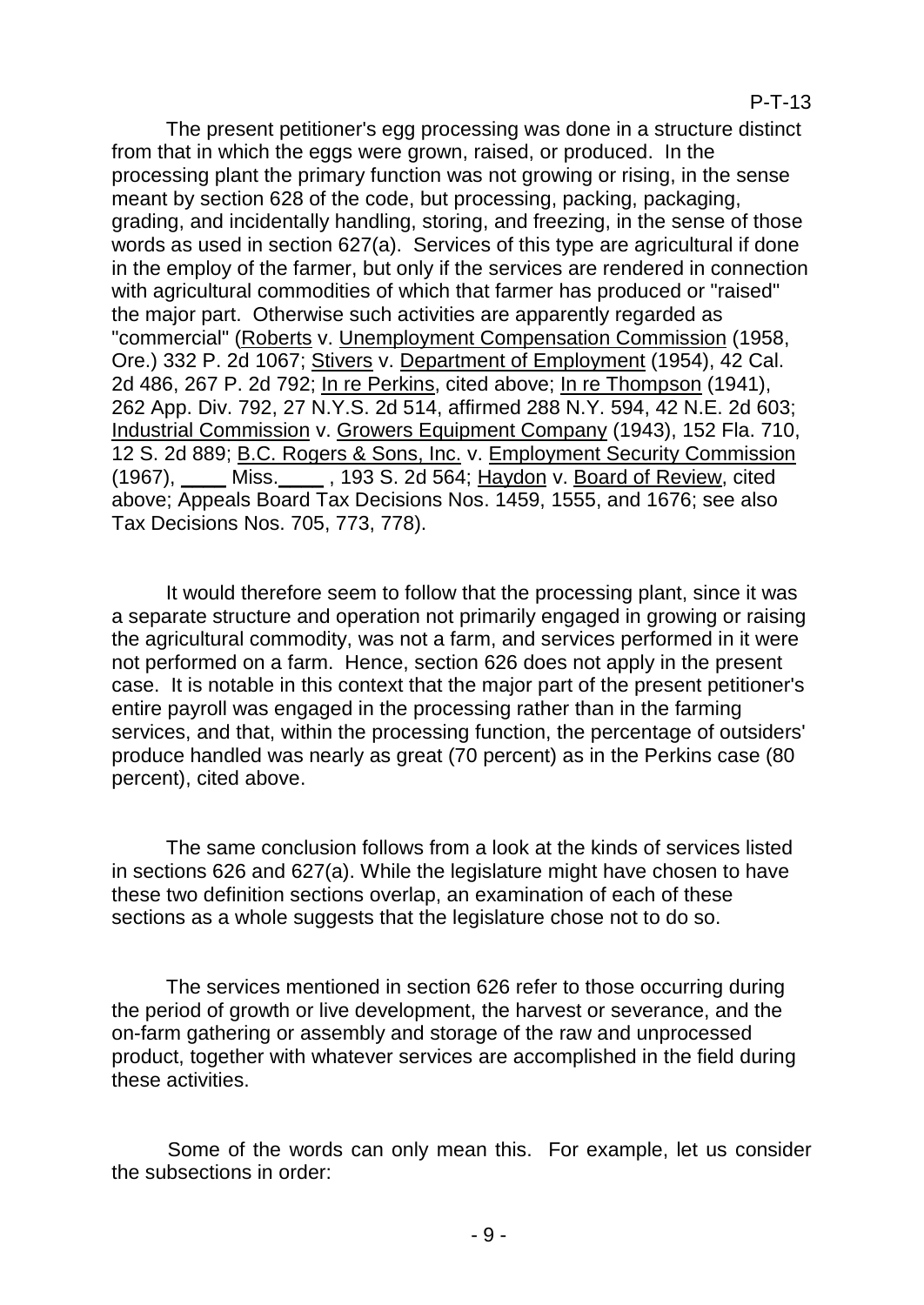(a) Treatment of farmland does not ordinarily involve changing the condition of commodities already gathered;

(b) The same is true of sowing and cultivating;

(c) The "care" of agricultural commodities is a broad expression, but the examples given make it clear that the legislature was referring to care during the process of raising, not in a factory, processing plant, or grocery store on the farm parcel after severance;

(d) Harvesting and the associated activities are clearly within the period which we have described above, as are

(e) Assembly and storage; and

(f) Raising, hatching, milking, shearing, and perhaps extracting honey. We have already made it clear that incidental housing, feeding, and management of animal life are not intended to be covered by section 626 of the code where the primary purpose of the structure or enclosure involved is not "raising" the commodity; i.e., completing the life portion of production (see Tax Decision No. 2002).

We must therefore conclude that the very general words "care," "feeding," "managing," "herding," "housing," and "handling" used in section 626 are meant to apply to those activities, only within the span of time or portion of production ending with the gathering and storage of the agricultural products from the harvest (again, see Tax Decisions Nos. 705, 773, 778, 1459, and 2002, all cited previously; also see California Employment Commission v. Kovacevich (1946), 27 Cal. 2d 546, 165 P. 2d 917; Stivers v. Department of Employment, cited above; and Irvine Co. v. California Employment Commission (1946), 27 Cal. 2d 570, 165 P. 2d 908, which also refers to "work which is necessary and essential to and directly connected with the growing of agricultural crops . . . . " (Emphasis added) and services performed "for the sole purpose of producing agricultural crops. . . .").

All subsequent activities that can be treated as agricultural under the unemployment insurance laws are set forth in section 627(a). There again the broad word "handling" appears. If given its broadest interpretation, this word would encompass all the other activities mentioned in section 627(a), making the remainder of the list mere surplusage. A word intended to have such broad meaning as to summarize the rest would not ordinarily be buried in the midst of the list which it is intended to summarize. Here again we therefore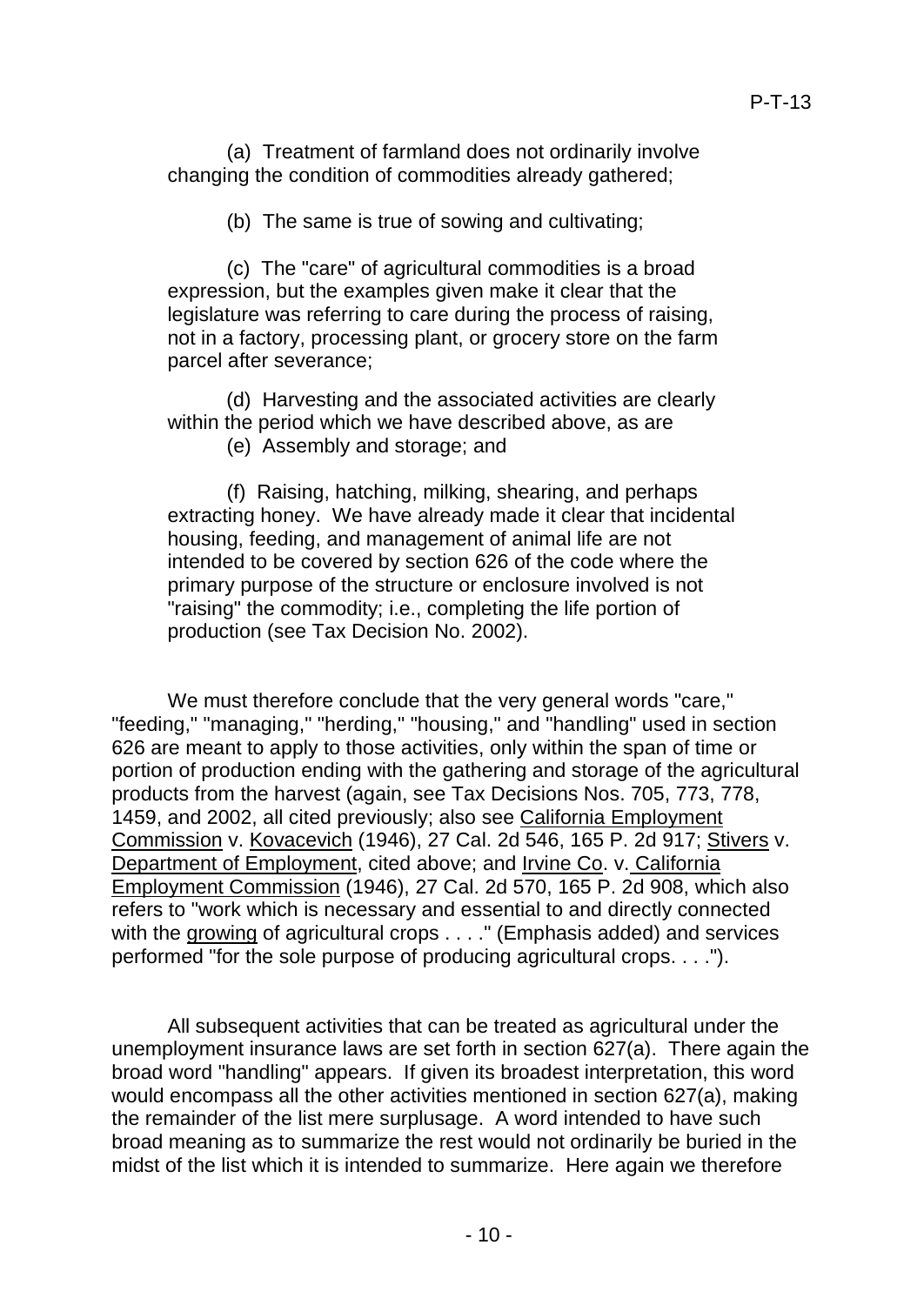## P-T-13

conclude that "handling" refers to those instances and kinds of handling which occur during portions of the total production-to-consumption chain comparable to the other specific processes named in the same section or subsection; i.e., after on-farm assembly and storage but not after "delivery to a terminal market for distribution for consumption," except that commercial canning, commercial freezing, manufacturing, or other commercial operations are not included as agricultural.

Thus, the definition of a farm, the context in which the word "handling" appears, and its appearance in two places, evidently with somewhat different and mutually exclusive meanings, all suggest that the operation of processing, packing, packaging, grading, and incidentally storing, freezing, and otherwise handling eggs in the petitioner's separate processing plant did not constitute handling eggs on a farm within the meaning of those words as used in section 626 of the code.

To be exempt as agricultural labor, the services in the plant must therefore satisfy the requirements of section 627, subdivision (a). These services clearly satisfy the requirement that they be performed in the employ of the owner or tenant of a farm. They clearly do not satisfy the requirement that the major part of the products processed be produced by that owner or tenant. The services are therefore not exempt from contributions as agricultural labor as defined under either section 626 or 627 of the code.

It is true that pasteurizing and bottling (which seems somewhat analogous in milk production to washing, candling, grading, and packing in egg production) have been held to be a necessary part of milk production and therefore exempt as agricultural (State v. Christensen (1943) 18 Wash. 2d 7, 137 P. 2d 512). Two important differences, however, distinguish that case from the one before us. One is that the word "processing" was not then in the Washington statute, on which the Christensen decision is based. That word evidently covers the category into which the court felt that pasteurizing and bottling would fall (137 P. 2d at page 523). We would agree.

The present petitioner's egg-processing plant operations would fall into the same category of "processing," since both milk-house and egg-processing services involve removing impurities, putting the product into containers, satisfying legal requirements, but leaving the basic product in substantially unchanged form. Processing under the present California law, however, is explicitly placed in section 627(a) of the code, and so must be judged under that provision of the law.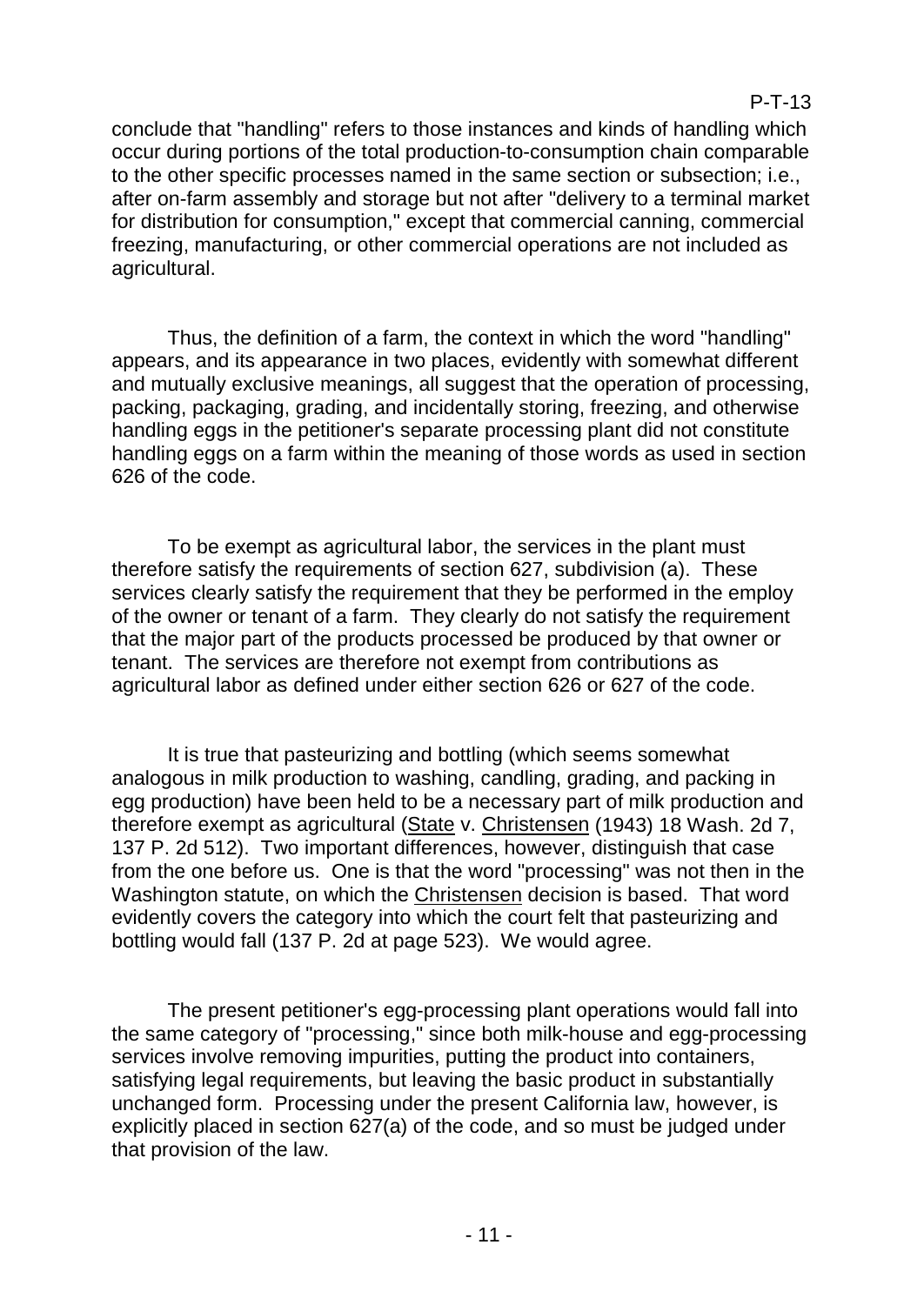The other important difference is that most of the milk sold in the Christensen case was produced by the processors on their own farms. The assessment in the present case was levied precisely because this was not true of the present petitioner.

The petitioner contends in part:

"One of the significant terms involved in the present case is 'handling eggs'. This term is summarily disposed of by the department in its Opening Brief. Yet, the department incorporates in its Brief the finding of fact by the referee wherein the referee defines the handling of eggs as involving a series of operations such as cleaning, candling, grading and packaging.

"The term 'handle' is not one without significant definition in parts of other California codes. Thus, in section 1300.12(e) of the California Agricultural Code, 'handler' is defined as

> " ' "Handler" is any person engaged within this state as a distributor in the business of distributing an agricultural commodity in intrastate commerce, or any person engaged as a processor in the business of processing an agricultural commodity.'

"Subsection (1) of the same section defines 'to handle' as engaging in the business of a handler as herein defined.

"Section 2054 of the Agricultural Code defines handler as any person receiving agricultural commodities from a producer for the purpose of marketing the same.

"Lastly, 'agricultural commodity' is defined to include eggs by section 2046 and section 1300.12(c) of the Agricultural Code. Although there appear to be no cases where a decision has been made as to whether or not the term 'handling' should be used in a 'popular' and not 'generic' sense, the Courts have construed in its popular sense. See Coast Oyster Co. vs. Perluss (1963) 32 Cal. Rptr. 740, 218 C.A.2d 492.

"The term 'handling eggs' has a particular significance to the poultry business and to all persons who are familiar and cognizant of the nature of the business. Referee Gilson's findings reflect this as pointed out above. It follows that our legislature in drafting section 626(f) of the Unemployment Insurance Code was familiar with the characteristics of the egg industry when using the term 'handling eggs'."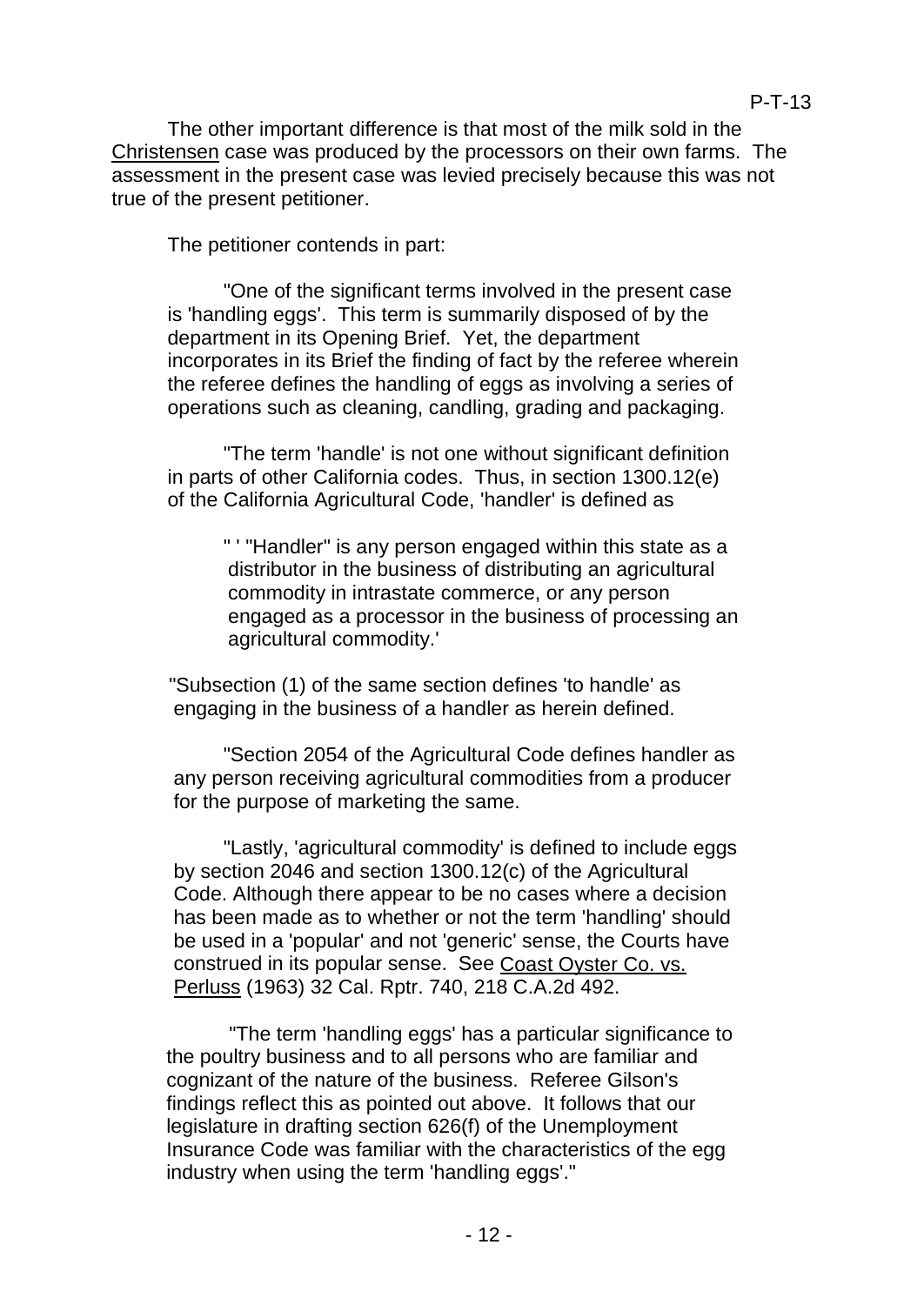The department contends in part:

"The outcome of the present case should be determined by section 627 of the Unemployment Insurance Code. Sections 626 and 627 provide the complete definition of 'agricultural labor' (Coast Oyster v. Perluss (1963) 218 Cal. App 2d 492, 32 Cal. Rptr. 740). Section 626 exempts certain services performed on a farm in the employ of the owner of the farm. Section 627 exempts services performed in the employ of the owner of the farm on which the major part of the goods processed were raised. It is a standard rule of statutory construction that whenever possible effect should be given to the statute as a whole and to its every section and clause so that no part or provision will be useless or meaningless (45 Cal. Jur. 2d 626). Therefore, section 626 should not be given such a broad interpretation that section 627 becomes merely redundant.

"Subsection (f) of section 626 governs the 'handling' of eggs. The 'handling' of eggs relates to the gathering of the eggs from the chickens preparatory to sending them to the processing plant for processing. Otherwise, subdivision (a) of section 627 would be merely redundant. Subdivision (a) of section 627 provides for the processing, etc. of an agricultural commodity. The petitioner herein employed individuals to grade, clean, sort and pack eggs in the processing plant. These activities are separate from the gathering of the eggs to be sent to the processing plant. Hence, subdivision (a) of section 627 should govern the status of the employees involved herein."

We cannot agree with the contention of the department that a broad definition of egg handling in section 626 would make section 627, subsection (a), redundant. On the other hand, we cannot agree with the petitioner's view of the broad or technical definition of the same term. The basis of the petitioner's argument is the special meaning of "handling" in the Agricultural Code, and the unique nature of eggs in that they are edible immediately when laid.

The meaning of "handling" varies in different parts of the Agricultural Code, and the petitioner has not suggested by what standard one of these three definitions should be selected as applying to the Unemployment Insurance Code. Moreover, some of these meanings encompass clearly commercial activities.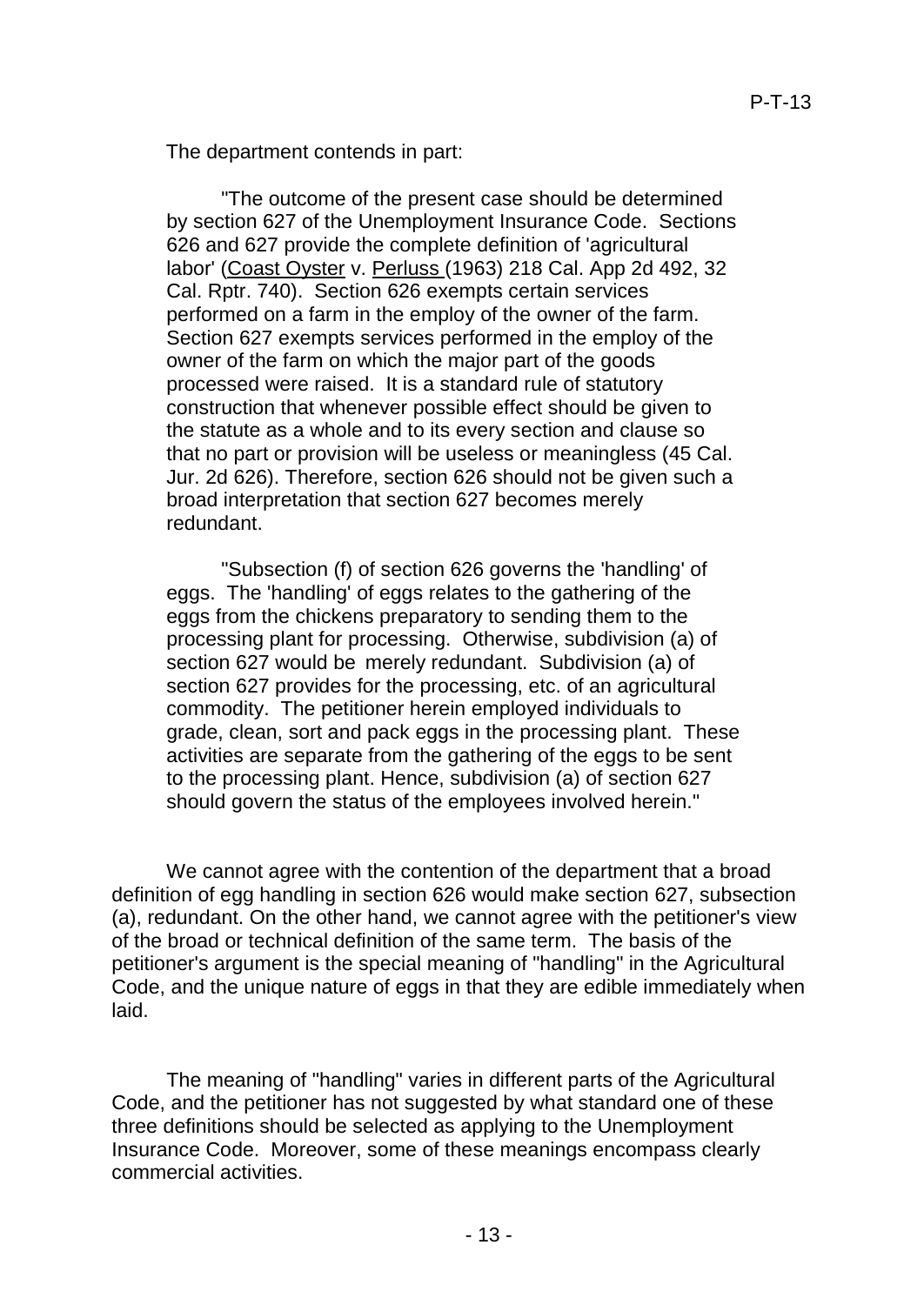The meaning of a term in a law must be understood in terms of the purposes of the law. The purpose of the Agricultural Code is regulation or assistance of agricultural industry, and effectively doing this may require regulation or assistance of related nonagricultural activities.

The purpose of the Unemployment Insurance Code is to provide broad unemployment insurance coverage, to reduce the problems of unemployment (section 100). Strictly agricultural activities were originally exempted on the basis of the argument that some agriculturists would not be able to keep adequate records (Carmichael v. Southern Coal and Coke Company, 301 U.S. 495, 81 C. Ed. 1245, 57 S. Ct. 868; California Employment Commission v. Butte County Rice Growers Association (1944), 25 Cal. 2d 624, 154 P. 2d 892), and presumably that others would suffer a competitive disadvantage if they were treated differently. These purposes require a narrower construction of the term "agriculture." It is not enough that the terms used in a statute, given the broadest possible meaning, would include the business in question; The question is whether the legislature so used them (Irvine Co. v. California Employment Commission (1946) 27 Cal. 2d 570, 165 P. 2d 908). The purposes of the Agricultural Code thus differ from those of the Unemployment Insurance Code, and we are not persuaded that the word "handling", in reference to eggs, was intended to have in section 626, or in section 627, any of the meanings used in various parts of the Agricultural Code.

The evidence does not show, and we cannot find on the basis of judicial or official notice, that eggs are unique among agricultural commodities in being edible as soon as "harvested" or gathered. The same may be true of milk; honey; many types of fruit, berries, and nuts; a number of types of vegetables; and some other commodities. It is not generally true of grains. Some vegetables and most animal flesh products (meat, fish, poultry, etc.) are normally cooked in this country before eating, but then eggs in this country are also eaten cooked more often than raw. There is no convincing reason to believe that the legislature intended to treat egg production any differently from other comparable industries.

The petitioner contends that we are bound to accept the referee's findings if they are based upon substantial evidence, cited Leming v. Oilfields Trucking Company (1955), 44 Cal. 2d 343, 382 P. 2d 23, which does not apply to administrative proceedings.

The California Supreme Court, however, has stated that Article VI, section 1 of the California State Constitution does not permit a state body or officer to make a final determination of fact which would be binding if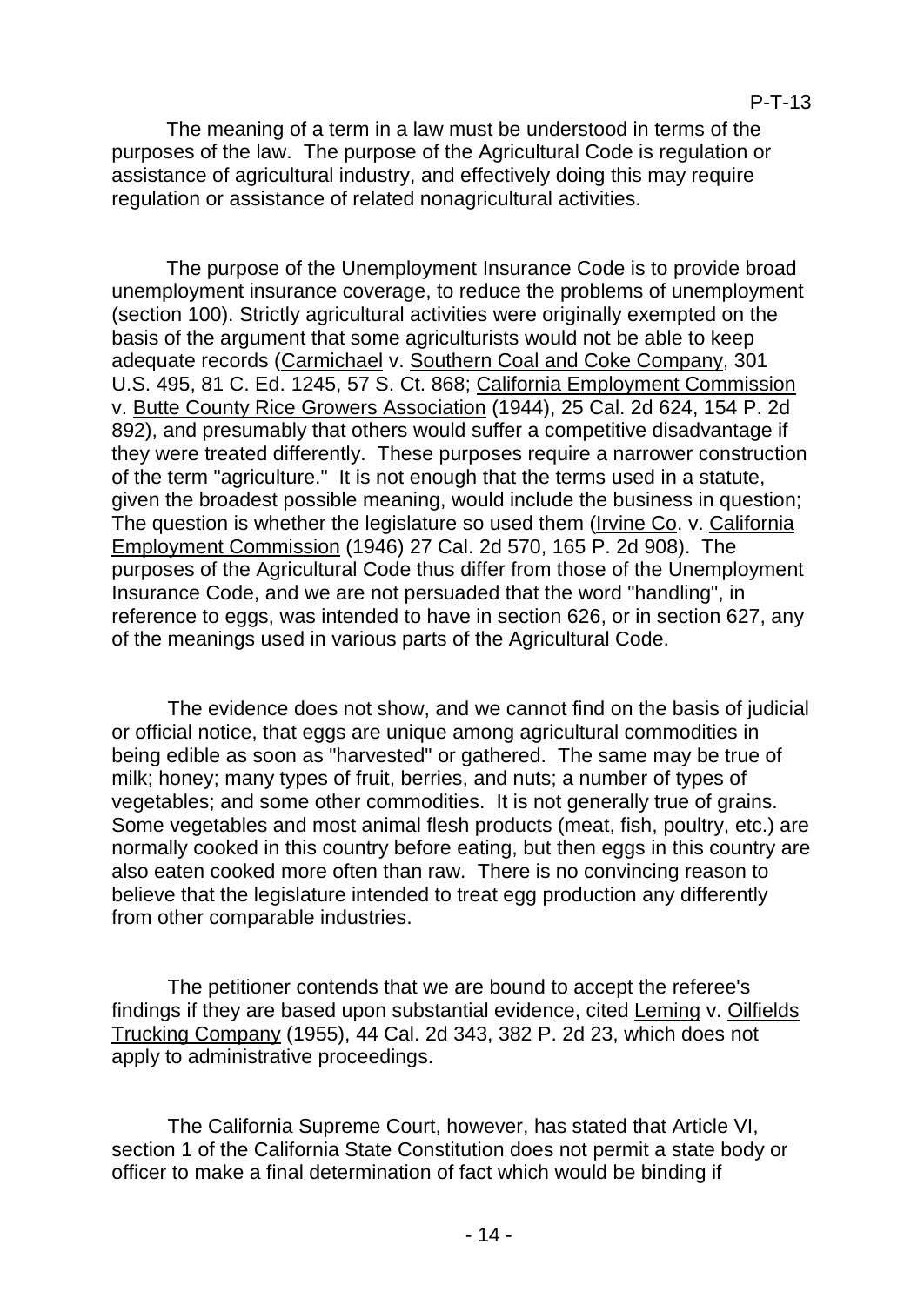supported by substantial evidence, unless such state body or officer has received a grant of judicial power by the constitution itself (Standard Oil Company v. State Board of Equalization (1936), 6 Cal. 2d 557, 59 P. 2d 119; Drummey v. State Board of Funeral Directors, etc. (1939), 13 Cal. 2d 75, 87 P. 2d 848; as to a single officer, cf. Pittenger v. Collection Agency Licensing Bureau (1962), 208 Cal. App. 2d 585, 25 Cal. Rptr. 324, 325, where the trial court made its own independent findings, and the appellate court affirmed without comment on this point; the reasoning is the same whether the official agency is a board or individual officer).

In Drummey the court stated at page 853:

"... The state constitutional provision discussed, supra, prohibits the conferring of judicial power on such administrative boards. If it should be held that the board's action ... is binding on the courts, if such action is predicated on conflicting evidence, we would be necessarily holding that such board is exercising at least quasi-judicial powers." It is the essence of judicial action that finality is given to findings based on conflicting evidence. If the statute be so construed it would violate the state Constitution."

The referee is a state officer whose powers are derived solely from statute or regulation (Letter Opinion of California Attorney General, NS. 3674, July 28, 1941). The referee does not have the inherent judicial power of local agencies, and the state constitution grants him none. It follows that, having no judicial power; he cannot make a finding of fact which is binding if supported by substantial evidence. The findings of neither the referee nor this board have such finality (California Employment Commission v. Lund (1946), 76 Cal. App. 2d 567, 571, 173 P. 2d 379, Thomas v. California Employment Stabilization Commission (1952), 39 Cal. 2d 501, 504, 247 P. 2d 561).

Moreover, there is nothing in the statute or rules or history of either which would suggest that the legislature ever intended that the review of a referee's decision by the Appeals Board should be restricted by the substantial evidence rule. The board, and the two commissions preceding it, formerly had original jurisdiction over petitions for reassessment and made the only decision after hearing provided in those cases (see, for example, Stats. 1953, Chapter 308). The board is obliged under law to include a statement of the facts in its decisions (section 409 of the code, fourth paragraph), which implies that it is to make a finding of facts, and, as trier of fact, necessarily must weigh the evidence. At no point does the legislature appear to have withdrawn this power to reweigh the evidence.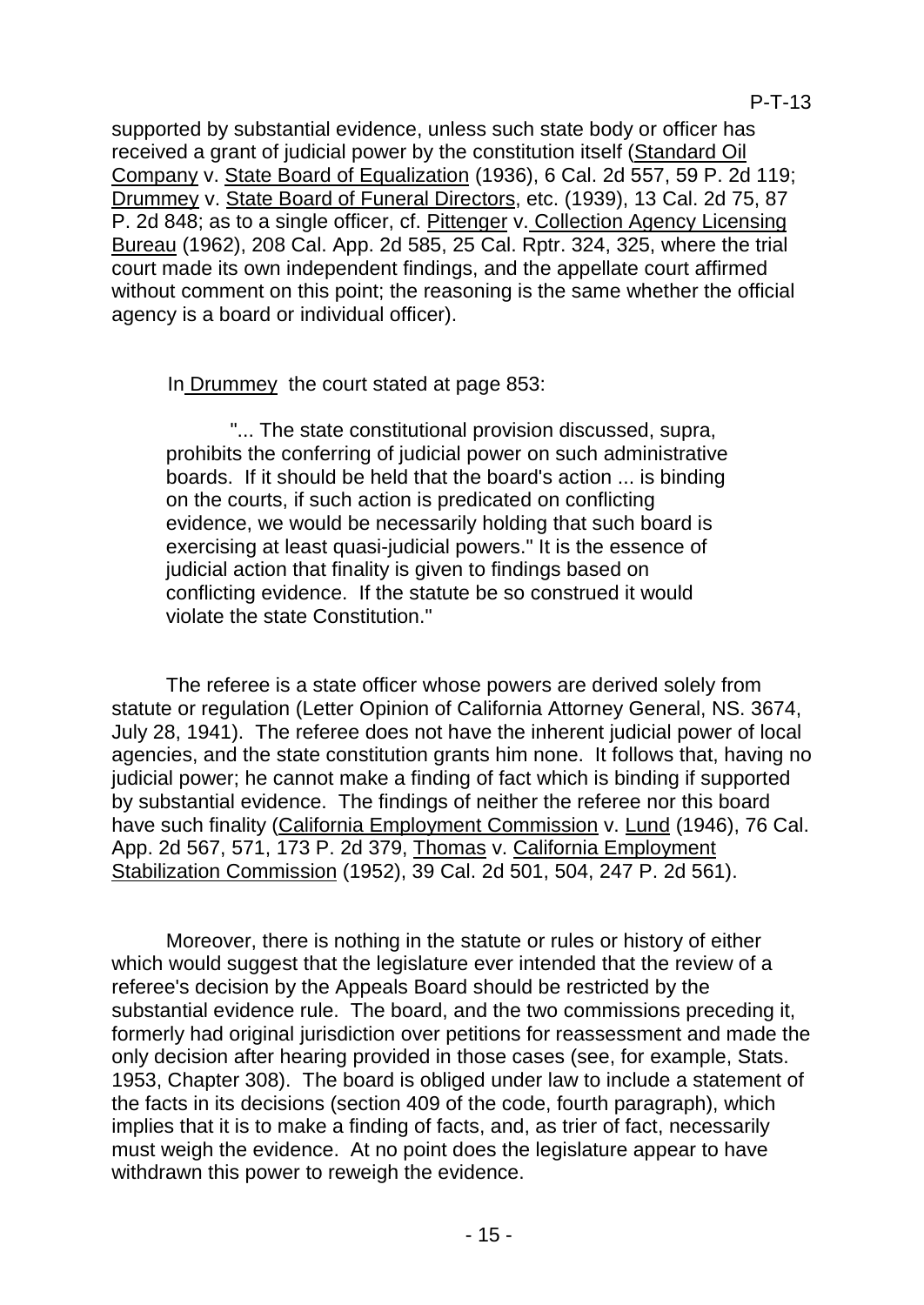In section 1336 of the code, the board is empowered to receive additional evidence and by implication to make findings of fact. Again, it is appropriate to infer that as trier of fact the board would have the power to weigh evidence. While section 1336 is not included within the chapter involving reassessment proceedings and appeals arising from them, no different scope of authority is expressed in that chapter. Aside from conducting the hearing, the powers of the board in issuing a decision on a reassessment matter are essentially the same as those conferred on the referee (section 1134 of the code).

Under section 1951 of the code, the manner in which petitions shall be presented and the conduct of hearings and appeals shall be in accordance with rules prescribed by the Appeals Board. Those rules do not limit the scope of board review of a referee's decision; on the contrary, those rules include express authorization for taking additional evidence (Title 22, California Administrative Code, section 5109), which implies independent fact finding and hence independent weighing of evidence, just as in the limited trial de novo employed by courts in reviewing the board's decisions in administrative mandamus proceedings.

Furthermore, it would be unreasonable to suppose that the legislature would have intended that the board should be unable to reweigh evidence when review of its own decisions by a court would involve such reweighing (Thomas v. California Employment Stabilization Commission (1952), 39 Cal. 2d 501, 247 P. 2d 561).

It is true that the statute does not provide for judicial review of reassessment proceedings. The same issue (whether a tax is due in the amount of the assessment) may be brought before the courts by a civil proceeding instituted after payment of the tax and exhaustion of administrative remedies on a claim for refund (sections 1178 to 1182). Such a proceeding in court is a trial de novo (Empire Star Mines Company, Limited v. California Employment Commission (1946), 28 Cal. 2d 33, 168 P. 2d 686; Briggs v. California Employment Commission (1946), 28 Cal. 2d 50, 173 P. 2d 696; California Employment Stabilization Commission v. Lund (1946), 76 Cal. App. 2d 567, 173 P. 2d 379). Again, it would be unreasonable to believe that the legislature intended that the board be bound to accept the findings of a referee if it expected them to be overthrown upon a new trial in Superior Court.

Accordingly, we have consistently held that this board must reweigh the evidence and that upholding of the referee's findings will depend upon whether the referee's findings are or are not against the weight of the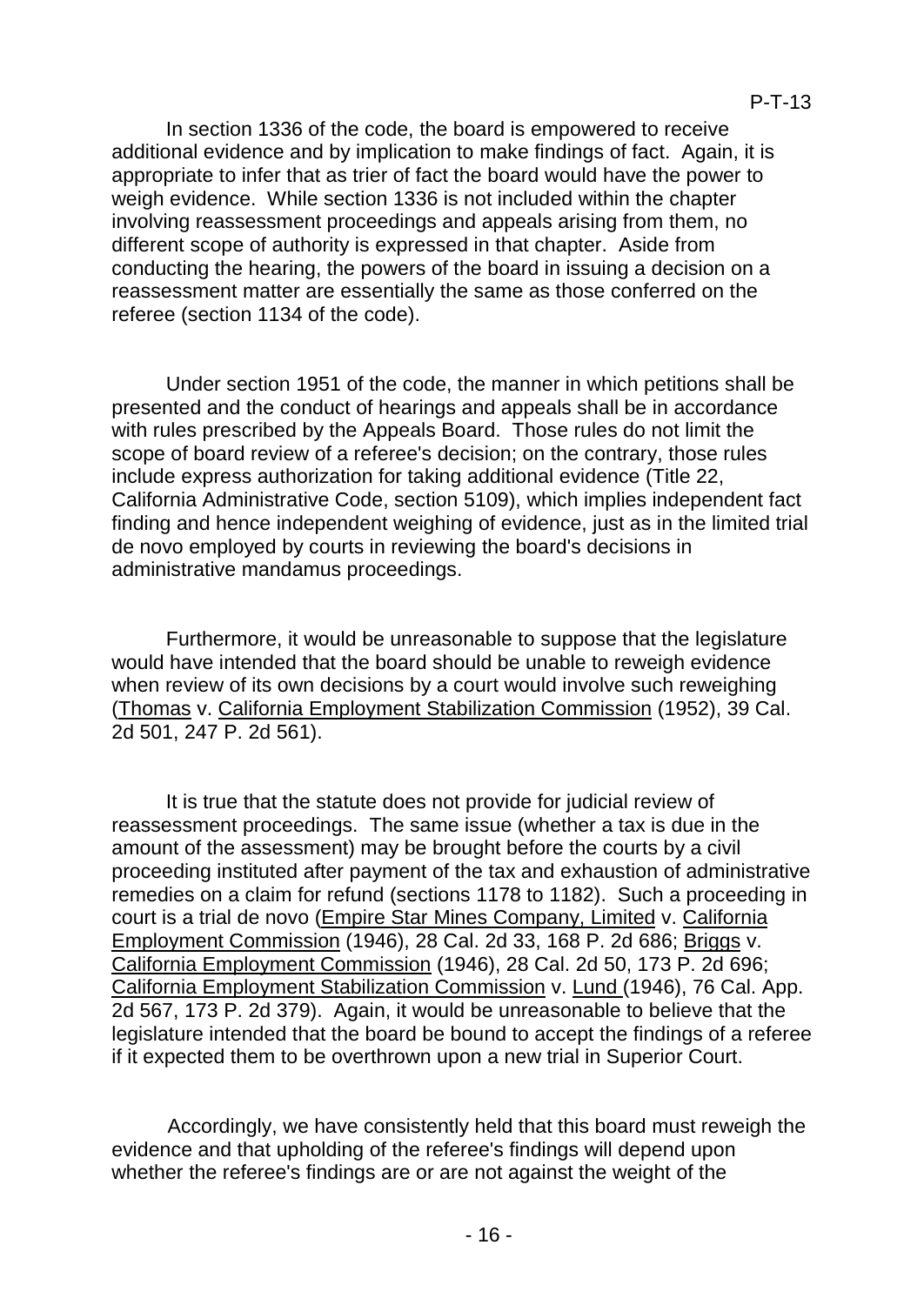evidence (Benefit Decisions Nos. 4829, 4830, 5070, 5479, 5954, 6444, 6483, and 6721).

P-T-13

In the last of these cases we pointed out why this is so. The substantial evidence rule applies to appellate courts, not so much because they have not seen the witnesses but probably primarily because their function is to review errors of law only. Since, as observed above, this board is also a trier of fact, such a limited scope of review is not appropriate for this board.

Since the statute only requires a hearing before the referee, however, the board has discretion to restrict its own scope of review to some extent, and has properly limited the submission and acceptance of further evidence on appeal to the board by rule (Title 22, California Administrative Code, sections 5109 and 5116) and policy.

As said in Drummey at page 854:

". . . This does not mean that the preliminary work performed by the [lower tribunal] in sifting the evidence and in making its findings is wasted effort. . . . The findings of the [lower tribunal] come before the [higher tribunal] with a strong presumption of their correctness, and the burden rests upon the complaining party to convince the [higher tribunal] that the [lower tribunal] decision is contrary to the weight of the evidence."

In making this evaluation in cases of conflicting oral testimony, we give full weight to the consideration that the referee has observed the witnesses, their demeanor, and their manner of testifying, and may have properly taken these into consideration in reaching his findings. Therefore, unless his findings are manifestly against the weight of the evidence in a case of such conflict in oral testimony, we would accept the referee's findings.

In the present case, however, the facts are not significantly in dispute. The referee's findings differ from ours primarily in using a different legal characterization of the facts (Yakov v. Board of Medical Examiners (1967), 250 ACA 271, 58 Cal. Rptr. 644). The question before us is essentially a legal one of statutory construction and application. As the California Supreme Court pointed out in Isenberg v. California Employment Stabilization Commission (1947), 30 Cal. 2d 34, 40, and 180 P. 2d 11: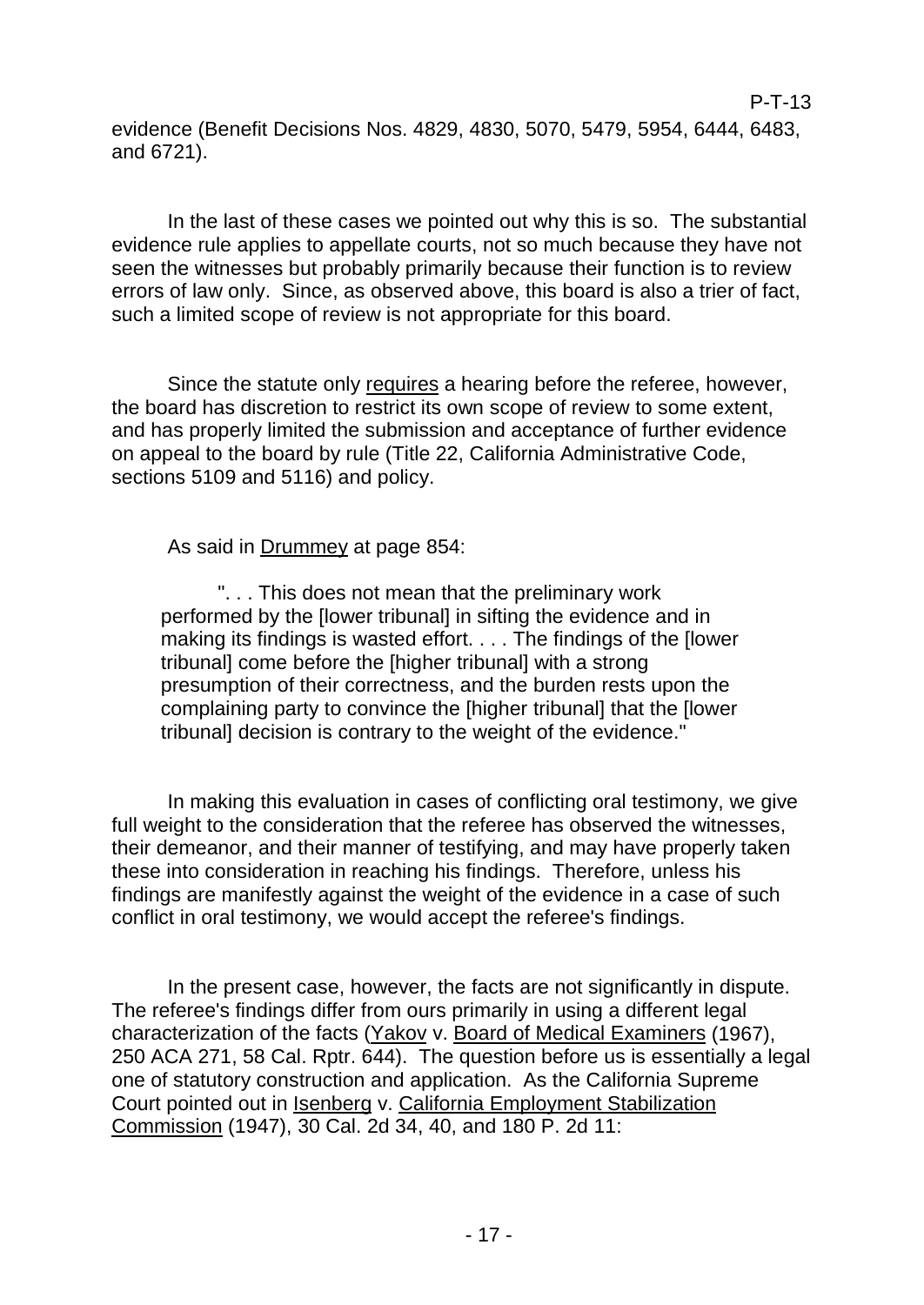"The contention that the question whether a person is an employee under . . . the Unemployment Insurance Act [now code] is wholly one of fact, even where the evidence is not in conflict and not reasonably susceptible of conflicting inferences, is untenable. Under such a rule there would be nothing to prevent conflicting interpretations of identical facts . . . . Such a rule would make effective [or fair] enforcement of the Unemployment Insurance Act impossible."

The petitioner also contends that classification for workmen's compensation insurance rate purposes controls the present decision. We do not agree. In the first place, the statutes do not establish any standard for distinguishing agricultural employments from others under present workmen's compensation laws. In the existing workmen's compensation statutes, there is no such classification.

Secondly, as we have pointed out above, the meaning of words in a statute must be gathered from the purpose of the statute. Even if the insurance report were a statutory enactment, it would not govern this case, because its purpose is different. The purpose of any present distinction between agricultural labor and other kinds of labor for workmen's compensation rate-making is to measure the cost of risk of injury of various degrees in that industry compared to other industries. Those activities which involve a given degree of risk of injury are not necessarily co-extensive with those activities which fall within the purposes of the agricultural exemption to the Unemployment Insurance Code.

While there may be a rough analogy between the programs sufficient to suggest similar interpretation of two statutory exemptions when neither was defined (Cannon v. Industrial Accident Commission (1959), 346 P. 2d 1, citing the Irvine case, cited above), the analogy is not adequate to require us to ignore the clear mandate of a statutory definition in favor of the determination of some other agency based on a different purpose in construing a nonstatutory classification which no longer involves an exemption.

Thirdly, and most significantly, the record shows distinctly that the standards used in determining the petitioner's agricultural status for workmen's compensation insurance rate-making differed from the statutory standards which we must apply. The difference lies at the heart of the very point at issue here. The compensation insurance determination was made on the basis that petitioner processed some of its own production, even though most of its processing may have been devoted to a commercial activity; the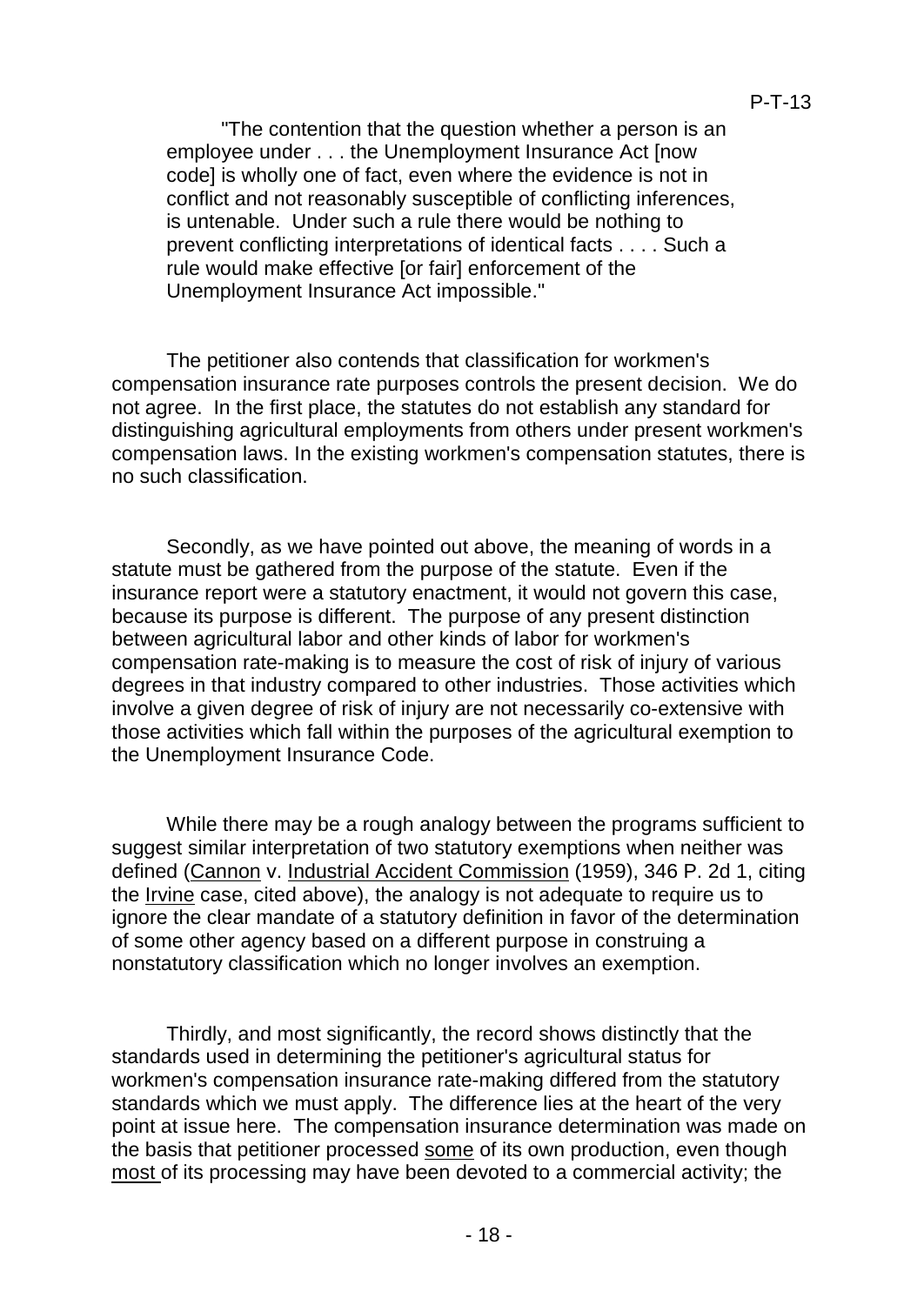statutory standard which we must apply is that the petitioner's operation is agricultural only if the major part of post-gathering processing is devoted to petitioner's own production.

Finally, we are not convinced that the purely formal question of the vesting of title would be determinative in deciding whether petitioner's eggprocessing plant operations must be excluded from exemption under section 627 on the basis of the provision in subdivision (c) referring to "commercial canning or commercial freezing operations or any agricultural or horticultural commodity after its delivery to a terminal market for distribution for consumption, or ... manufacturing or commercial operations as distinguished from ordinary farming operations." The commercial nature of operations involving processing of agricultural commodities of which as little as 20 percent were produced by others than the owner has been recognized by the Supreme Court (Stivers v. Department of Employment (1954), 42 Cal. 2d 486, 267 P. 2d 792, and in our Benefit Decision No. 6736).

Although bald assertions appear to the effect that the egg-processing operation was an integral part of and incidental to the producing of eggs, the description of the process in the record clearly shows a distinct operation, with an identifiable beginning and end, performed on a commercial scale, in a highly sophisticated industrial manner, in a structure separate and distinct from any structure containing the laying hens. This operation could be conducted at any location, it need not be done on the farm, and in fact a large proportion of the eggs which it processed were produced on farms of other farmers, so the principal activity of petitioner's processing operation was not connected with the petitioner's farm operations at all. Petitioner himself regarded it as a separate operation, which in some respects, at least, was a larger enterprise than petitioner's farming activities. We therefore conclude that the work in question was not service in agricultural labor under section 625 of the Unemployment Insurance Code.

We agree with the petitioner's contention that the classification of the bookkeeper's service depends on the classification of the other services in connection with the egg-processing plant. In view of the conclusions above, we find that her service is not exempt as agricultural labor.

The petitioner has not proved that any identifiable part of the services with respect to which the assessment was levied was performed in exempt agricultural labor. The petition for reassessment must therefore be denied.